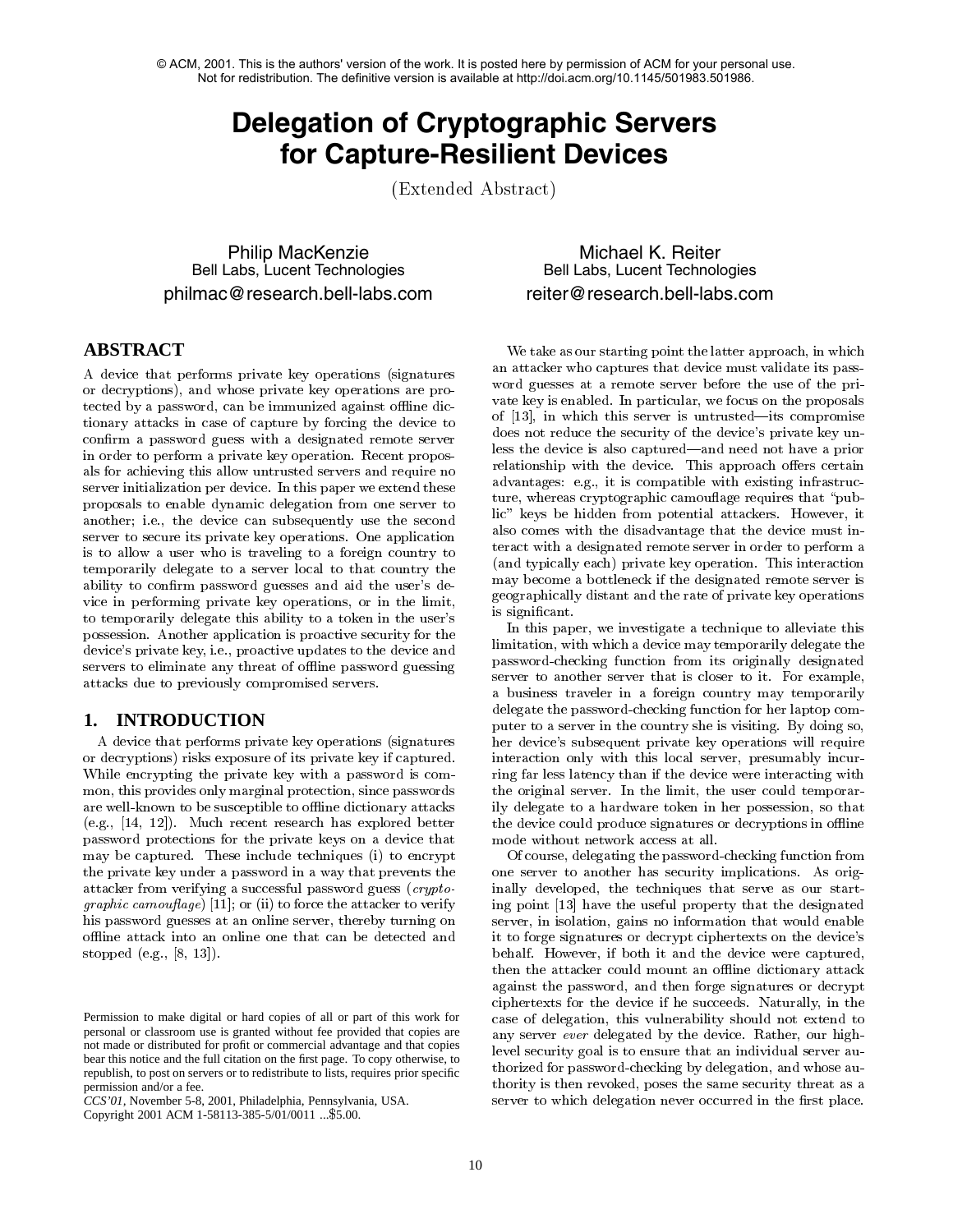Specically, an attacker that captures the device after the device has revoked the authorization of a server (even if the server was previously compromised) must still conduct an online dictionary attack at an authorized server in order to attack the password.

Even with this goal achieved, delegation does impinge on security in at least two ways, however. First, if the attacker captures the device, then it can mount an online dictionary attack against each currently authorized server, thereby gaining more password guesses than any one server allows. Second, a feature of the original protocols is that the password-checking server could be permanently *disabled* for the device even after the device and password were com promised; by doing so, the device can never sign or decrypt again. In a system supporting delegation, however, if the device and password are compromised, and if there is some authorized server when this happens, then the attacker can delegate from this authorized server to any server permitted by the policy set forth when the device was initialized. Thus, to be sure that the device will never sign or decrypt again, every server in this permissible set must be disabled for the device.

As a side effect of achieving our security goals, our techniques offer a means for realizing *proactive security* (e.g.,  $[10]$ ) in the context of [13]. Intuitively, proactive security en compasses techniques for periodically refreshing the cryptographic secrets held by various components of a system, thereby rendering any cryptographic secrets captured before the refresh useless to the attacker. We show how our delegation protocol can be used as a subroutine for proactively refreshing a password-checking server, so that if the server's secrets had been exposed, they are useless to the attacker after the refresh. In particular, if the attacker subsequently captured the device, any dictionary attack that the attacker could mount would be *online*, as opposed to offline.

In this extended abstract we specify security requirements for delegation in this context and then describe a delegation system for RSA signing [17]. (The ElGamal decryption system described in [13] can also be revised to support delegation, though we defer this to the full paper due to space limitations.) Supporting delegation for RSA signing not only requires devising a custom delegation protocol for RSA keys, but also modifying the original signing protocol [13] to accommodate delegation. For example, our revised RSA system utilizes three-way function sharing, versus the two-way function sharing used in the original system; this seems to be required to accomplish our ob jectives. And, whereas the original systems of [13] permitted the server to conduct an offline dictionary attack against the user's password (without placing the device's signing key at risk), here we must prevent a server from conducting such an attack. Our delegation protocol itself also contributes points of technical interest, as we will discuss later.

#### **2. PRELIMINARIES**

In this section we state the goals for our systems. We also introduce preliminary definitions and notation that will be necessary for the balance of the paper.

#### **2.1 System model**

Our system consists of a device dvc and an arbitrary, possibly unknown, number of servers. A server will be denoted by svr, possibly with subscripts or other annotations when useful. The device communicates to a server over a public network. In our system, the device is used either for generating signatures or decrypting messages, and does so by interacting with one of the servers. The signature or decryption operation is password-protected, by a password  $\pi_0$ . The system is initialized with public data, secret data for the device, secret data for the user of the device (i.e.,  $\pi_0$ , and secret data for each of the servers. The public and secret data associated with a server should simply be a certied public key and associated private key for the server, which most likely would be set up well before the device is initialized.

The device-server protocol allows a device operated by a legitimate user (i.e., one who knows  $\pi_0$ ) to sign or decrypt a message with respect to the public key of the device, after communicating with one of the servers. This server must be *authorized* to execute this protocol. (We define *autho*rized precisely below.) The system is initialized with exactly one server authorized, denoted  $\mathsf{svr}_0$ . Further servers may be authorized, but this authorization cannot be performed by dvc alone. Rather, for dvc to authorize svr, another alreadyauthorized server svr' must also consent to the authorization of svr after verifying that the authorization of svr is consistent with policy previously set forth by dvc and is being performed by dvc with the user's password. In this way, authorization is a protected operation just as signing is. The device can unilaterally revoke the authorization of a server when it no longer intends to use that server. A server can be disabled (for a device) by being instructed to no longer respond to that device or, more precisely, to requests involving its key.

For the purposes of this paper, the aforementioned policy dictating which servers can be authorized is expressed as a set U of servers with well-known public keys. That is, an authorized server svr will consent to authorize another server svr' only if svr'  $\in U$ . Moreover, we assume that svr can reliably determine the unique public key  $pk_{\text{svr}'}$  of any  $\mathsf{svr}' \in U$ . In practice, this policy would generally need to be expressed more flexibly; for example, a practical policy might allow any server with a public key certified by a given certication authority to be authorized. For such a policy, our delegation protocols would then need to be augmented with the appropriate certificates and certificate checks; for simplicity, we omit such details here.

To specify security for our system, we must consider the possible attackers that attack the system. Each attacker we consider in this paper is presumed to control the network; i.e., the attacker controls the inputs to the device and every server, and observes the outputs. Moreover, an attacker can permanently compromise certain resources. The possible resources that may be compromised by the attacker are any of the servers, dvc, and  $\pi_0$ . Compromising reveals the entire contents of the resource to the attacker. The one restriction on the attacker is that if he compromises dvc, then he does so after dvc initialization and while dvc is in an inactive state—i.e., dvc is not presently executing a protocol with  $\pi_0$  as input—and that  $\pi_0$  is not subsequently input to the device by the user. This decouples the capture of dvc and  $\pi_0$ , and is consistent with our motivation that dvc is captured while not in use by the user and, once captured, is unavailable to the user.

We formalize the aspects of the system described thus far as a collection of events.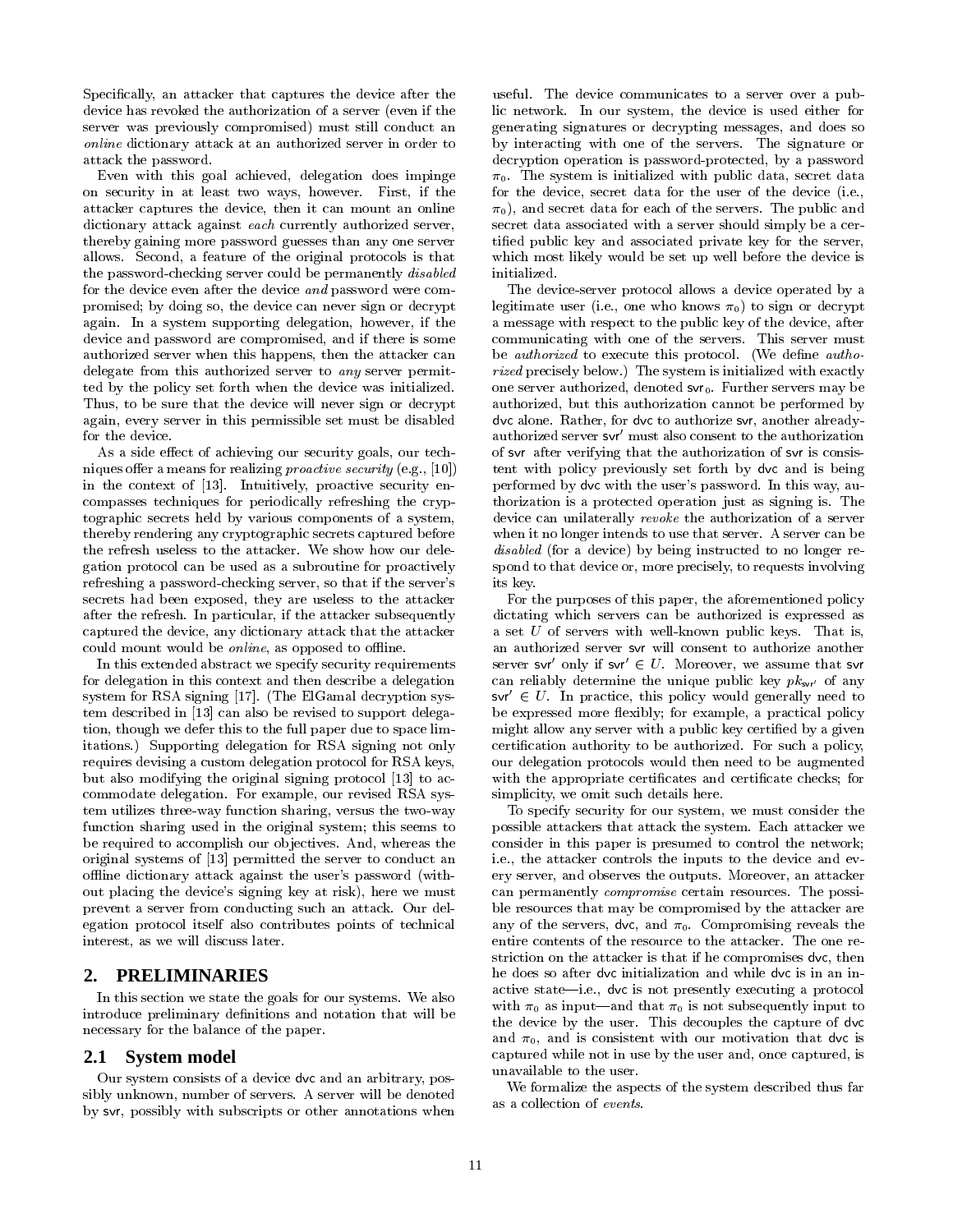- 1. dvc.startDel(svr, svr'): dvc begins a delegation protocol with server svr to authorize svr'.
- 2. dvc.finishDel(svr, svr'): dvc finishes a delegation protocol with server svr to authorize svr'. This can occur only after a dvc.startDel(svr, svr') with no intervening dvc.finishDel(svr, svr'), dvc.revoke(svr) or dvc.revoke(svr').
- 3. dvc:revoke(svr): dvc revokes the authorization of svr.
- 4. svr:disable: svr stops responding to any requests of the device (signing, decryption, or delegation).
- 5. dvc:comp: dvc is compromised (and captured).
- 6. svr:comp: svr is compromised.
- 7.  $\pi_0$  comp: the password  $\pi_0$  is compromised.

The time of any event x is given by  $T(x)$ . Now we define the following predicates for any time t:

- $\bullet$  authorized $_t$ (svr) is true in either (i) svr  $=$  svr $_0$  and there is no dvc.revoke(svr<sub>0</sub>) prior to time t, or (ii) there exist a svr' and event  $x =$  dvc.finishDel(svr', svr) where authorized $T(x)$ (svr') is true,  $T(x) < t$ , and no dvc.revoke(svr) occurs between  $T(x)$  and t. In case (ii), we call svr' the consenting server.
- $\bullet$  nominated $_t$ (svr) is true iff there exist a svr and event  $\qquad$  $x =$  dvc.startDel(svr', svr) where authorized $_{T(x)}$ (svr') is true,  $T(x)$  < t, and none of dvc.finishDel(svr', svr), dvc.revoke(svr), or dvc.revoke(svr') occur between  $T (x)$ and  $t$ .
- **•** tainted<sub>t</sub>(svr) is true in authorized<sub>t</sub>(svr) is true and the  $\qquad \qquad$ consenting server  $\mathsf{svr}'$  was compromised before the most recent dvc.finishDel(svr', svr).

For any event  $x$ , let

|                                                                |  |  | $\text{Active}(x) = \{ \text{svr}: \text{ noninated}_{T(x)}(\text{svr}) \vee \text{ }$ |
|----------------------------------------------------------------|--|--|----------------------------------------------------------------------------------------|
|                                                                |  |  | <code>authorized<math>_{T(x)}(\mathsf{svr})</math></code> }                            |
|                                                                |  |  | Tainted(x) = { svr : tainted $_{T(x)}$ (svr) }                                         |
| Note that $\mathsf{Tainted}(x) \subseteq \mathsf{Active}(x)$ . |  |  |                                                                                        |

#### **2.2 Goals**

It is convenient in specifying our security goals to partition attackers into four classes, depending on the resources they compromise and the state of executions when these attackers compromise certain resources. An attacker is assumed to fall into one of these classes independent of the execution, i.e., it does not change its behavior relative to these classes depending on the execution of the system. In particular, the resources an attacker compromises are assumed to be independent of the execution. In this sense, we consider static attackers only (in contrast to adaptive ones).

- A1. An attacker in class A1 does not compromise dvc or compromises dvc only if Active(dvc.comp) =  $\emptyset$ .
- A2. An attacker in class A2 is not in class A1, does not compromise  $\pi_0$ , and compromises dvc only if Tainted(dvc.comp) =  $\emptyset$  and svr.comp never occurs for any svr  $\in$  Active(dvc.comp).
- A3. An attacker in class A3 is not in class A1, does not compromise  $\pi_0$ , and compromises dvc only if Tainted(dvc.comp)  $\neq \emptyset$  or svr.comp occurs for some  $\mathsf{svr} \in \mathsf{Active}(\mathsf{dvc.comp}).$

A4. An attacker in class A4 is in none of classes A1, A2, or A3, and does not compromise any svr  $\in U$ .

Now we state the security goals of our systems against these attackers as follows (disregarding negligible probabilities):

- G1. An A1 attacker is unable to forge signatures or decrypt messages for dvc.
- G2. An A2 attacker can forge signatures or decrypt messages for the device with probability at most  $\frac{1}{|{\cal D}|},$  where q is the total number of queries to servers in Active(dvc.comp) after  $T$  (dvc.comp), and  $D$  is the dictionary from which the password is drawn (at random).
- G3. An A3 attacker can forge signatures or decrypt messages for the device only if it succeeds in an offline dictionary attack on the password.
- G4. An A4 attacker can forge signatures or decrypt messages only until  $\max_{\mathsf{svr}\in U} \{T(\mathsf{svr}.\mathsf{disable})\}.$

These goals can be more intuitively stated as follows. First, if an attacker does not capture dvc, or does so only when no servers are authorized for dvc (A1), then the attacker gains no ability to forge or decrypt for the device (G1). On the other extreme, if an attacker captures both dvc and  $\pi_0$  (A4)—and thus is indistinguishable from the user—it can forge only until all servers are disabled  $(G4)$ or indefinitely if it also compromises a server. The "middle" cases are if the attacker compromises dvc and not  $\pi_0$ . If when it compromises dvc, no authorized server is tainted (i.e., authorized with the help of a compromised server) or ever compromised (A2), then the attacker can do no better than an online dictionary attack against  $\pi_0$  (G2). If, on the other hand, when dvc is compromised some authorized server is tainted or eventually compromised (A3), then the attacker can do no better than an offline attack against the password  $(G3)$ . It is not difficult to verify that these goals are a strict generalization of the goals of [13]; i.e., these goals reduce to those of [13] in the case  $|U|=1$ .

It is important to notice that though goal G3 permits attackers in class A3 to conduct an offline dictionary attack, this class of attacker can be constrained in practice in a large number of circumstances. That is, one way of using a system satisfying goals G1-G4 is to apply the delegation protocol twice successively: once to authorize a server svr, and once using svr to authorize itself a second time. If svr is not compromised, then it will not be tainted in its second delegation (from and to itself)-even if the attacker had previously compromised the server  $sv'$  that consented to authorize svr in the first place. So, if dvc revokes  $svr'$ , then by property G2, the attacker would be forced to conduct on online attack to forge or decrypt for the device, even if it captures the device.

This observation suggests an approach to proactively update dvc to render useless to an attacker any information it gained by compromising a server. That is, suppose that each physical computer running a logical server svr periodically instantiates a new logical server svr' having a new public and private key. If dvc first delegates from svr to svr' and then from svr' to svr', and if then dvc revokes svr, any disclosure of information from svr (e.g., the private key of svr) is then useless for the attacker in its efforts to forge or decrypt for dvc. Rather, if the attacker captures dvc, it must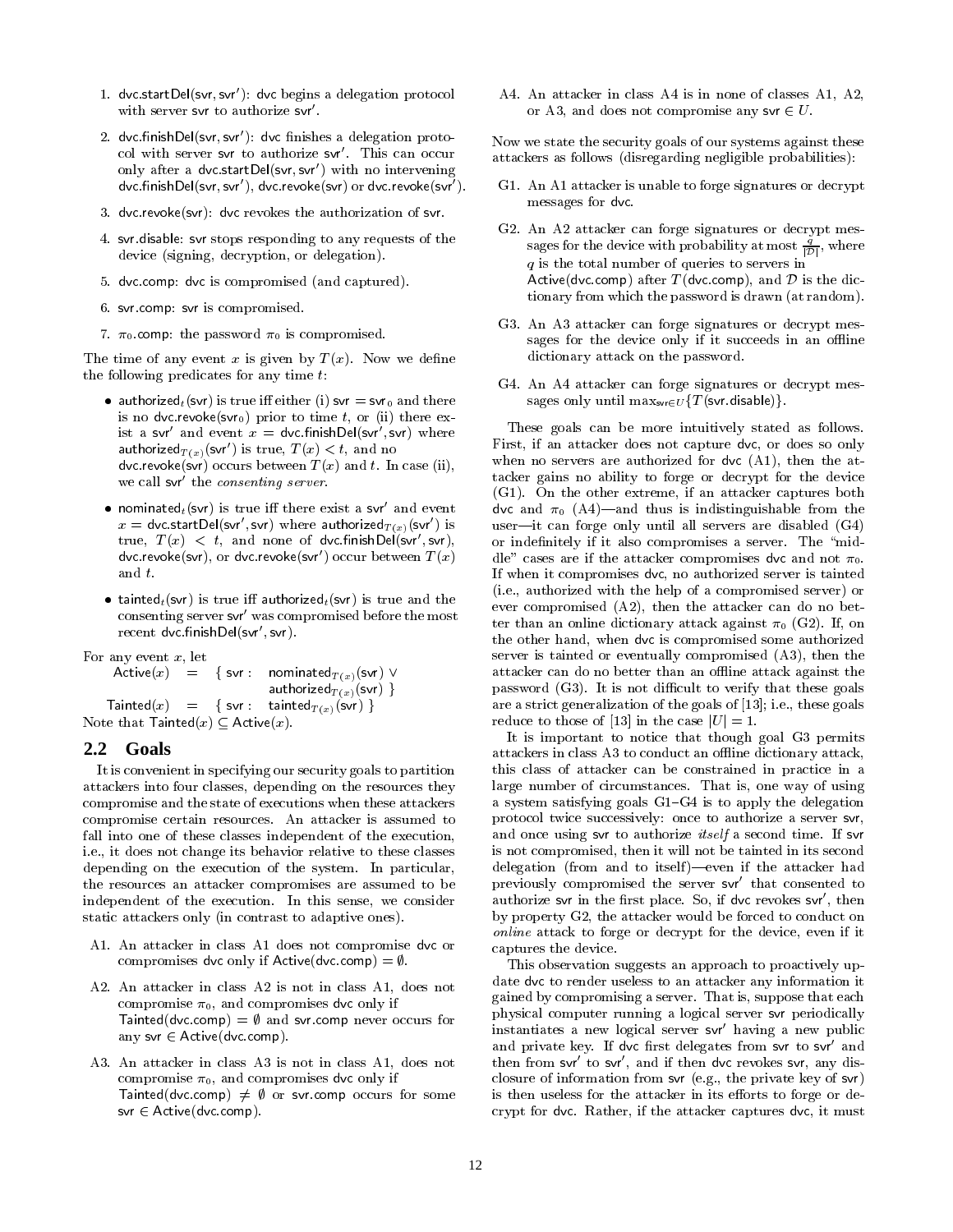compromise svr' in order to conduct an offline attack against dvc.

### **2.3 Tools**

Our systems for meeting the goals outlined in Section 2.2 utilize a variety of cryptographic tools, which we define informally below. formally below.

Security parameters Let be the main cryptographic security parameter; a reasonable value today may be  $\kappa =$ 160. We will use  $\lambda > \kappa$  as a secondary security parameter for public keys. For instance, in an RSA public key scheme may we may set  $\lambda = 1024$  to indicate that we use 1024-bit moduli.

**Hash functions** we use  $n$ , with an additional subscript as  $\alpha$ needed, to denote a hash function. Unless otherwise stated, the range of a hash function is  $\{0,1\}$  . We do not specify spa here the exact security properties (e.g., one-wayness, collision resistance, or pseudorandomness) we will need for the hash functions (or keyed hash functions, below) that we use. To formally prove that our systems meet every goal outlined above, we generally require that these hash functions behave like random oracles [2]. (For heuristics on instantiating random oracles, see [2].) However, for certain subsets of goals, weaker properties may suffice; details will be given in the individual cases.

Keyed hash functions A keyed hash function family is a family of hash functions  $\{f_v\}$  parameterized by a secret value v. We will typically write  $f_v(m)$  as  $f(v,m)$ , as this will be convenient in our proofs. In this paper we employ various keyed hash functions with different ranges, which we will specify when not clear from context. We will also use a specific type of keyed hash function, a message authentication code (MAC). We denote a MAC family as  $\{mac_a\}$ . In this paper we do not require MACs to behave like random oracles.

**Encryption schemes** An encryption scheme  $\epsilon$  is a triple  $\epsilon$  $(G_{enc}, E, D)$  of algorithms, the first two being probabilistic, and all running in expected polynomial time.  $G_{enc}$ takes as input 1 and outputs a public key pair  $(\mathit{pk}, \mathit{sk})$ , i.e.,  $\{p\kappa, s\kappa\} \leftarrow G_{enc}(1)$ . E takes a public key  $p\kappa$  and a the message m as input and outputs an encryption c for m; we<br>denote this  $c \leftarrow E_1(m)$ . D takes a cinhertext c and a secret 3.1 denote this  $c \leftarrow E_{pk}(m)$ . D takes a ciphertext c and a secret key  $sk$  as input and returns either a message  $m$  such that  $c$  is a valid encryption of  $m$  under the corresponding public key, if such an m exists, and otherwise returns  $\perp$ . Our systems require an encryption scheme secure against adaptive chosen ciphertext attacks [16]. Practical examples can be found in  $[3, 6]$ .

**Signature schemes** A *aigual signature scheme*  $S$  is a  $\equiv$ triple  $(G_{sig}, S, V)$  of algorithms, the first two being probabilistic, and all running in expected polynomial time.  $G_{sig}$ takes as input 1 and outputs a public key pair  $(\bar{p}\kappa, s\kappa)$ , 1.e.,  $(p\kappa, s\kappa) \leftarrow G_{sig}(1)$ . S takes a message m and a secret key sk as input and outputs a signature  $\sigma$  for  $m$ , i.e.,  $\sigma \leftarrow S_{sk}(m)$ . V takes a message m, a public key pk, and a candidate signature  $\sigma'$  for m as input and returns the bit  $b = 1$  if  $\sigma'$  is a valid signature for m for the corresponding private key, and otherwise returns the bit  $b = 0$ . That is,  $b \leftarrow V_{nk}(m, \sigma')$ . Naturally, if  $\sigma \leftarrow S_{sk}(m)$ , then  $V_{pk}(m, \sigma) = 1.$ 

# **3. DELEGATION FOR** S-RSA

The work on which this paper is based [13] described sev-

eral systems by which dvc could involve a server for performing the password-checking function and assisting in its cryptographic operations, and thereby gain immunity to offline dictionary attacks if captured. The first of these systems, denoted GENERIC, did not support the disabling property (the instantiation of G4 for a single server and no delegation), but worked for any type of public key algorithm that dvc used. As part of the signing/decryption protocol in this system, dvc recovered the private key corresponding to its public key. This, in turn, renders delegation in this system straightfor ward, being roughly equivalent to a re-initialization of the device using the same private key, but for a different server. The few minor technical changes needed to accommodate delegation are also reflected in the RSA system we detail here, and so we omit further discussion of GENERIC due to space limitations.

The system described in [13] by which dvc performs RSA signatures is called S-RSA. At a high level, S-RSA uses 2 out-of-2 function sharing to distribute the ability to generate a signature for the device's public key between the device and the server. The server, however, would cooperate with the device to sign a message only after being presented with evidence that the device was in possession of the user's correct password.

In this section we describe a new system for RSA signatures, called S-RSA-Del, that supports delegation in addition to signatures. In order to accommodate delegation in this context, the system is changed so that the device's signature function is shared using a 3-out-of-3 function sharing, where one of the three shares is generated from the password itself. In this way, the user share (i.e., the password) may remain the same while the device share is changed for delegation purposes. Other changes are needed as well; e.g., whereas the server in the S-RSA system could mount an offline dictionary attack against the user's password (without risk to the device's signature operations), here we must prevent the server from mounting such an attack. While introducing these changes to the signing protocol, and introducing the new delegation protocol, we strive to maintain the general protocol structure of S-RSA.

#### **3.1 Preliminaries**

We suppose the device creates signatures using a standard encode-then-sign RSA signature algorithm (e.g., "hash-andsign" [7]). The public and secret keys of the device are  $pk_{\text{dvc}} = \langle e, N \rangle$  and  $sk_{\text{dvc}} = \langle d, N, \phi(N) \rangle$ , respectively, where  $ed \equiv_{\phi(N)} 1$ , N is the product of two large prime numbers and  $\phi$  is the Euler totient function. (The notation  $\equiv_{\phi(N)}$  means equivalence modulo  $\phi(N)$ .) The device's signature on a message  $m$  is defined as follows, where encode is the encoding function associated with S, and  $\kappa_{sig}$  denotes the number of random bits used in the encoding function (e.g.,  $\kappa_{sig} = 0$  for a deterministic encoding function):

$$
S_{}(m)\colon\, r \leftarrow_R \{0,1\}^{\kappa_{sig}} \\\quad \sigma \leftarrow (\operatorname{encode}(m,r))^d \,\, \text{mod}\,\, N \\ \quad \text{return} \, <\!\sigma, r\!\!>
$$

Note that it may not be necessary to return  $r$  if it can be determined from m and  $\sigma$ . We remark that "hash-and-sign" is an example of this type of signature in which the en coding function is simply a (deterministic) hash of  $m$ , and that PSS [4] is another example of this type of signature with a probabilistic encoding. Both of these types of sig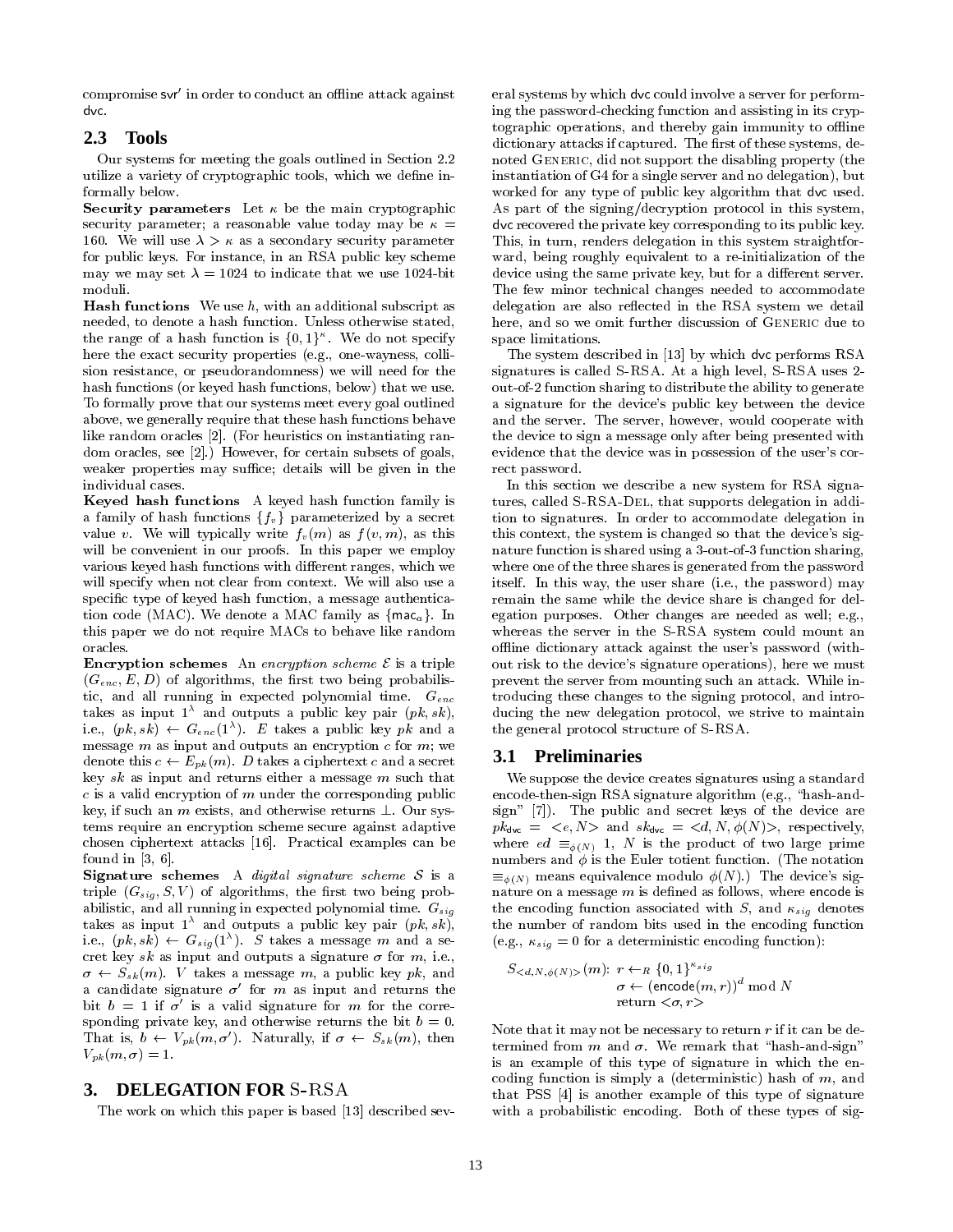natures were proven secure against adaptive chosen mes sage attacks in the random oracle model [2, 4]. Naturally any signature of this form can be veried by checking that  $\sigma^e \equiv_N \text{encode}(m, r)$ . In the function sharing primitive used in our system, d is broken into shares  $d_0$ ,  $d_1$  and  $d_2$  such that  $d_0 + d_1 + d_2 \equiv_{\phi(N)} d$  [5].

## **3.2 Device initialization**

The inputs to device initialization are the identity of  $\mathsf{svr}_0$ and its public encryption key  $pk_{\text{svr}_0}$ , the user's password  $\pi_0$ , the device's public key  $pk_{\text{dvc}} = \langle e, N \rangle$ , and the corresponding private key  $sk_{\text{dyc}} = \langle d, N, \phi(N) \rangle$ . The initialization algorithm proceeds as follows:

$$
d_0 \leftarrow h(\pi_0)
$$
  
\n
$$
t \leftarrow_R \{0, 1\}^{\kappa}
$$
  
\n
$$
u \leftarrow h_{\text{dsbl}}(t)
$$
  
\n
$$
v \leftarrow_R \{0, 1\}^{\kappa}
$$
  
\n
$$
a \leftarrow_R \{0, 1\}^{\kappa}
$$
  
\n
$$
b \leftarrow f(v, \pi_0)
$$
  
\n
$$
d_1 \leftarrow_R \{0, 1\}^{\lambda + \kappa}
$$
  
\n
$$
d_2 \leftarrow d - d_1 - d_0 \mod \phi(N)
$$
  
\n
$$
\tau \leftarrow E_{p_{\text{K} \text{sv}_0}} (\langle a, b, u, d_2, N \rangle)
$$

h is assumed to output a  $(\lambda + \kappa)$ -bit value. The value  $pk_{\text{dvc}}$ and *authorization record*  $\langle \text{svr}_0, pk_{\text{svr}_0}, \tau, t, v, d_1, a \rangle$  are saved on stable storage in the device. All other values, including  $d, \phi(N), \pi_0, b, u, d_0, \text{ and } d_2, \text{ are deleted from the device.}$ The value t should be backed up offline for use in disabling if the need arises. The  $\tau$  value is the device's "ticket" that it uses to access  $svr_0$ . The u value is the "ticket identifier".

The ticket  $\tau$  will be sent to svr within the context of the S-RSA-Del signing and delegation protocols (see Sections 3.3 and 3.4), and the server will inspect the contents of the ticket to extract its share  $d_2$  of the device's private signing key. In anticipation of its own compromise, dvc might include a policy statement within  $\tau$  to instruct svr<sub>0</sub> as to what it should or should not do with requests bearing this ticket. This policy could include an intended expiration time for  $\tau$ , instructions to cooperate in signing messages only of a certain form, or instructions to cooperate in delegating only to certain servers. As discussed in Section 2.1, here we assume a default policy that restricts delegation to only servers in U. For simplicity, we omit this policy and its inspection from device initialization and subsequent protocols, but a practical implementation must support it.

#### **3.3 Signature protocol**

Here we present the protocol by which the device signs a message m. The input provided to the device for this protocol is the input password  $\pi$ , the message  $m$ , and the identity svr of the server to be used, such that dvc holds an authorization record  $\langle$ svr,  $pk_{\text{svr}}$ ,  $\tau$ ,  $t$ ,  $v$ ,  $d_1$ ,  $a$ , generated either in the initialization procedure of Section 3.2, or in the delegation protocol of Section 3.4. Recall that dvc also stores  $pk_{\text{dyc}} = \langle e, N \rangle$ . In this protocol, and all following protocols, we do not explicitly check that message parameters are of the correct form and fall within the appropriate bounds, but any implementation must do this. The protocol is described in Figure 1.

for m is to construct encode $(m, r)^{d_0+d_1+d_2}$ , where  $\ddot{d_0}$  is derived from the user's password,  $d_1$  is stored on dvc, and  $d_2$  is stored in  $\tau$ .  $\nu$  = encode( $m, r$ )<sup> $d_2$ </sup> mod N is computed



Figure 1: S-RSA-Del signature protocol

at svr after svr has confirmed that  $\beta$  is valid evidence that dvc holds the user's password. The device multiples  $\nu$  by encode $(m, r)^{d_0+d_1}$  mod N to get the desired result. It is important that the device delete  $\beta$ ,  $d_0$  and  $\rho$  (used to encrypt  $\nu)$  when the protocol completes, and that it never store them on stable storage.

 $\delta$  is a message authentication code computed using  $a$ , to show the server that this request originated from the device.  $\delta$  enables svr to distinguish an incorrect password guess by someone holding the device from a request created by some one not holding the device. Since svr should respond to only a limited number of the former (lest it allow an online dictionary attack to progress too far),  $\delta$  is important in preventing denial-of-service attacks against the device by an attacker who has not compromised the device.

#### **3.4 Delegation protocol**

Here we present the protocol by which the device delegates the capability to help it perform cryptographic operations to a new server (or simply generates new data for the same server). The inputs provided to the device are the identity svr of the server to be used, such that dvc holds an authorization record  $\langle$ svr,  $pk_{\text{svr}}$ ,  $\tau$ ,  $t$ ,  $v$ ,  $d_1$ ,  $a$ , a public key  $pk_{\mathsf{svr}'}$  for another server  $\mathsf{svr}' \in U$ , and the input password  $\pi$ . (As described in Section 3.2, one could also input additional policy information here.) Recall that dvc also stores  $pk_{\text{dyc}} = \langle e, N \rangle$ . The protocol is described in Figure 2. In this figure,  $h_{\text{delete}}$  is assumed to output a  $(\lambda + \kappa)$ -bit value.

The overall goal of the protocol in Figure 2 is to generate a new share  $a_2$  for server svr , and new share  $a_1$  and new ticket  $\tau'$  for the device to use with svr'. The device's new share  $a_1$  is created as the sum of  $a_{11}$  and  $a_{21}$ , selected randomly by dvc and svr, respectively. The new share  $a_2$  for svr is constructed as  $a_2 = a_{12} + a_{22} = (a_1 - a_{11}) + (a_2 - a_{21})$ , with the first and second terms being computed by dvc and svr, respectively. As a result,  $a_1 + a_2 = a_1 + a_2$ . Note that svr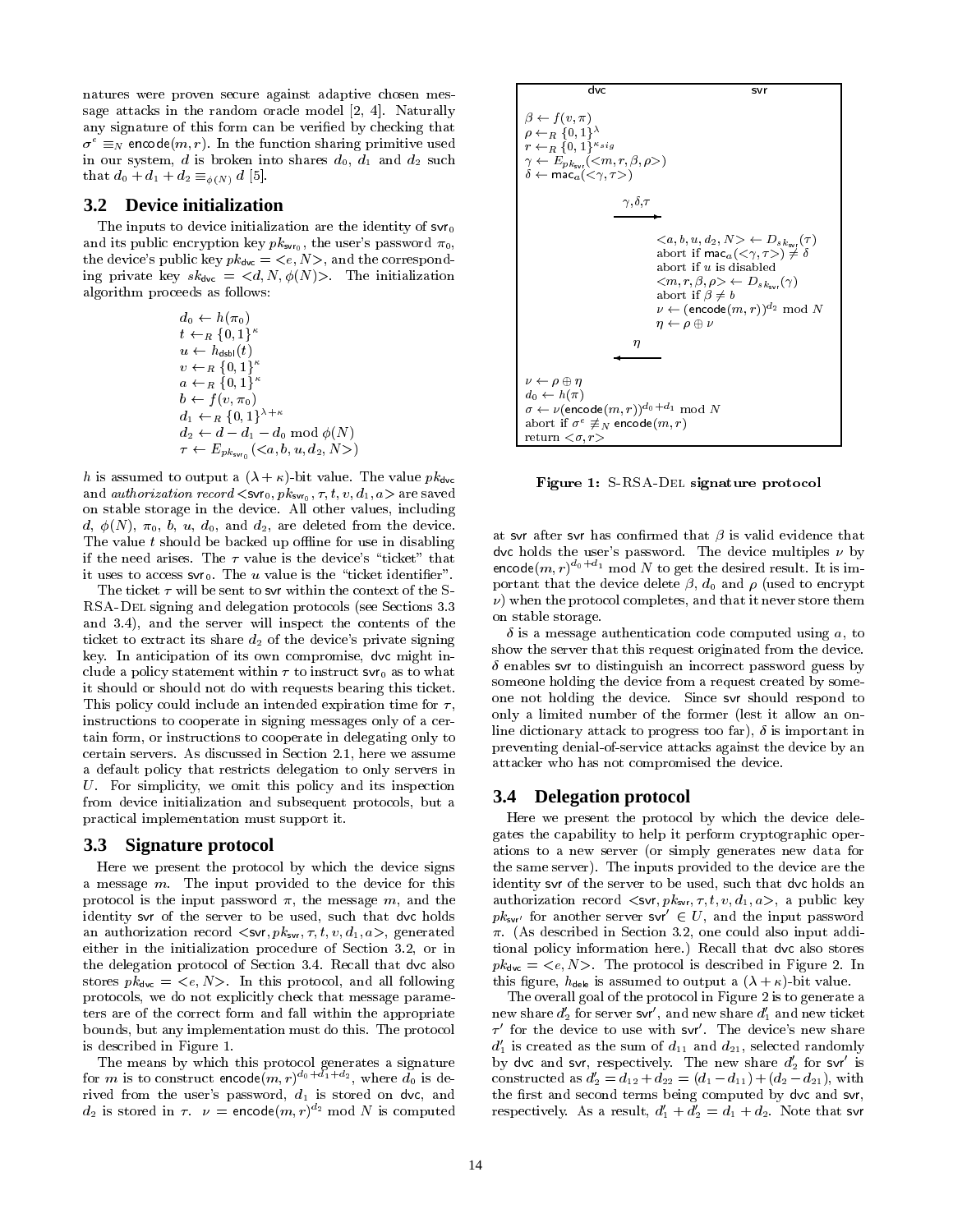$$
d\nu c\n y\n+ f (v, π)\n v' ← R {0, 1}^k\n a' ← R {0, 1}^k\n b' ← f (v', π)\n d11 ← A1 - d11\n d12 ← d1 - d11\n d13 ← R ZN\n α ← R {0, 1}^k\n γ ← Ep k_{sw}( $<$  β, p k_{sw}, a', b', d<sub>12</sub>, ρ, α>)\n δ ← mac<sub>a</sub>( $<$  γ, τ>)\n γ, δ, τ\n γ, δ, τ\n ζ, a, b, u, d<sub>2</sub>, N > ← D<sub>sk_{sw</sub>(τ)\n aborit if mac<sub>a</sub>( $<$ γ, τ>) ≠ δ\n aborit if a is disabled\n  $<$  β, p k', a', b', d<sub>12</sub>, ρ, α > ← D<sub>sk_{sw</sub>(γ)\n aborit if β ≠ b\n d<sub>21</sub> ← R {0, 1}^k + k\n d<sub>22</sub> ← d<sub>2</sub> - d<sub>21</sub>\n d'<sub>2</sub> ← d<sub>2</sub> + d<sub>22</sub>\n r' ← E<sub>pk'</sub>( $<$  a', b', u, d'<sub>2</sub>, N >)\n β' ← R Z<sub>N</sub>  
\n β' ← R Z<sub>N</sub>  
\n β' + c(1) 1^k\n p' ← p' + (1)^k\n p' ← p' + (1)^k\n q' + (1)^k\n q' + (1)^k\n q' + (1)^k\n q' + (1)^k\n q' + (1)^k\n q' + (1)^k\n q' + (1)^k\n q' + (1)^k\n q' + (1)^k\n q' + (1)^k\n q' + (1)^k\n q' + (1)^k\n q' + (1)^k\n q' + (1)^k\n q' + (1)^k\n q' + (1)^k\n q' + (1)^k\n q' + (1)^k\n q' + (1)^k\n q' + (1)^k\n q' + (1)^k\n q' + (1)^k\n q' + (1)^k\n q' + (1)^k\n q' + (1)^k
$$

Figure 2: S-RSA-Del delegation protocol

learns  $a_2$  and in fact creates  $\tau$  with it. It is for this reason that we define  $sv'$  to be tainted if svr was compromised before this protocol is executed (see Section 2.2).

In addition to the manipulation of these shares of  $d$ , this protocol borrows many components from the signature protocol of Figure 1. For example,  $\beta$ ,  $\gamma$  and  $\delta$  all play similar roles in the protocol as they did in Figure 1. And deletion is once again important: dvc must delete  $\beta,~b$  ,  $a_{11},~a_{21},~\rho$ and all other intermediate computations at the completion of this protocol. Similarly, svr should delete  $\beta$ ,  $b$ ,  $b$ ,  $a_{12}$ ,  $a_{21}, a_{22}, a_{2}, \rho$  and all other intermediate results when it completes.

A point of interest in the protocol of Figure 2 is the construction of  $\eta = \langle \mu_1, \mu_2, \mu_3 \rangle$ , which is sent back to dvc.  $\eta$ is an encryption of the value  $d_{21}$  to transport it securely to dvc. This encryption is public-key-like, in that an attacker who subsequently compromises svr will be unable to determine  $a_{21}$  from the message  $o$  ,  $\eta, \tau$  . If, in contrast,  $a_{21}$  were transported back to dvc encrypted only symmetrically (e.g., using  $\alpha$ ), then the compromise of svr would reveal  $\alpha$  and

then  $d_{21}$ . It is then not difficult to verify that G2 could be violated.

To relate this protocol to the system model of Section 2.1, and for our proofs in Section 4, we define the execution of the code before the first message in Figure 2 to constitute a dvc.startDel(svr, svr') event. Likewise, we define the execution of the code after the second message in Figure 2 to constitute a dvc.finishDel(svr, svr') event. The event dvc:revoke(svr), though not pictured in Figure 2, can simply be defined as dvc deleting any authorization record  $\langle$  svr,  $pk_{\text{svr}}$ .  $\tau$ , t, v,  $d_1$ ,  $a >$  and halting any ongoing delegation protocols to authorize svr.

## **3.5 Key disabling**

As in [13], the S-RSA-Del system supports the ability to disable the device's key at servers, as would be appropriate to do if the device were stolen. Provided that the user backed up  $t$  before the device was stolen, the user can send t to a server. The server can then store  $u = h_{dsbl}(t)$  on a list of disabled ticket identifiers. Subsequently, the server should refuse to respond to any request containing a ticket  $\tau$  with a ticket identifier u. Rather than storing u forever, the server can discard u once there is no danger that  $pk_{\text{dvc}}$ will be used subsequently (e.g., once the public key has been revoked). Note that for security against denial-of-service attacks (an attacker attempting to disable  $u$  without  $t$ ), we do not need  $h_{dsbl}$  to be a random oracle, but simply a one-way hash function.

In relation to the model of Section 2.1, svr.disable denotes the event in which svr receives t and marks  $u = h_{dsbl}(t)$  as disabled. For convenience, we say that a ticket  $\tau$  is disabled at svr if  $\tau$  contains u as its ticket identifier and u is marked as disabled at svr.

## **4. SECURITY FOR** S-RSA-Del

In this section we provide a formal proof of security for the S-RSA-Del system in the random oraclemodel. We begin, however, with some intuition for the goals  $G1-G4$  in light of the protocols of Figures 1 and 2.

- An A1 attacker never obtains an authorization record  $\langle$ svr,  $pk_{\text{svr}}, \tau, t, v, d_1, a \rangle$  from dvc, either because it never compromises dvc or because dvc has deleted all such records by the time it is compromised. Without any  $d_1$  used with any svr, the attacker has no ability to forge a signature for dvc (even if it knows  $\pi_0$  and thus  $d_0$ ); this is property G1.
- An Az attacker can obtain  $\lt$  svr,  $p_{\kappa_{\text{SVr}}}$ ,  $\tau$ ,  $i$ ,  $v$ ,  $a_1$ ,  $a >$  for some svr, but only for a svr that is not tainted and never compromised. Thus, the attacker has no information about the  $d_2$  in  $\tau$  and can forge only by succeeding in an online dictionary attack with svr (goal G2).
- $\bullet$  Now consider an A3 attacker. If Tainted(dvc.comp) contains some svr, then the attacker knows the  $d_2$ stored in the ticket  $\tau$  of a dvc's record  $\langle \text{svr}, p_{\text{svr}}, \tau, t, v, d_1, a \rangle$ , since it had corrupted the consenting server in the delegation protocol for svr. Similarly, if some  $svr \in$  Active(dvc.comp) is ever compromised, then the attacker can obtain  $d_2$  by simply decrypting  $\tau$ . In either case, the A3 attacker can then conduct an offline dictionary attack on  $\pi_0$  using  $d_1$  and  $d_2$ , and so goal G3 is the best that can be achieved in this case.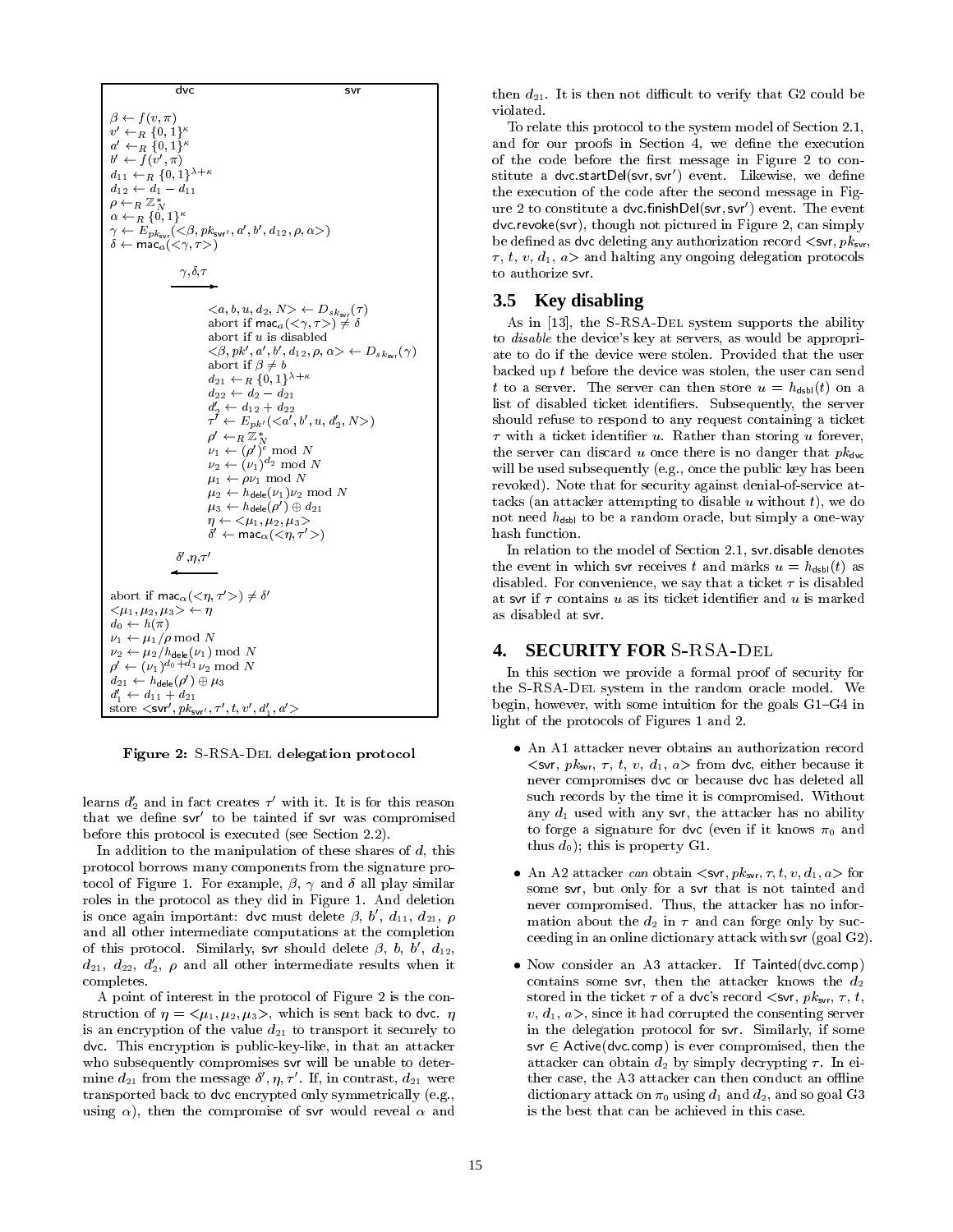• An attacker in class A4 compromises both  $\pi_0$  (i.e.,  $a_0$ ) and dvc when there is at least one active svr (and so it learns  $d_1$  for svr). Moreover, the attacker can delegate from svr to any other svr'  $\in U$ , and obviously will learn the  $a_1$  for that svr. Thus, to achieve disabiling, it is  $\qquad \qquad$  I necessary that the attacker never corrupts any svr(and so never learns any  $d_2$  for any svr). If this is the case, then goal G4 says that disabling all servers will prevent further forgeries.

We now proceed to a formal proof of goals  $G1-G4$ .

#### **4.1 Definitions**

To prove security of our system, we must first state requirements for the security of a mac scheme, of an encryption scheme, of a signature scheme, and of S-RSA-Del.

Security for mac schemes of machinesis and plainters when security for a mac schemes. We assume that a mac oracle is initialized with a random key  $a$ , and this oracle takes a message m as input and outputs mac<sub>a</sub> $(m)$ . An attacker A is allowed to query this mac oracle on arbitrary messages, and then A outputs a pair  $(x, y)$ . A succeeds if  $y = max_a(x)$  and A did not previously query mac<sub>a</sub>(x). We say an attacker A  $(q, \epsilon)$ -breaks the mac scheme if the attacker makes q queries to the mac oracle and succeeds with probability  $\epsilon$ .

Security for encryption schemes We specify adaptive chosen-ciphertext security [16] for an encryption scheme  $\mathcal{E} =$  $(G_{enc}, E, D)$ . (For more detail, see [1, Property IND-CCA2].) An attacker A is given  $p_k$ , where  $(p_k, s_k) \leftarrow G_{enc}(1)$ . A is allowed to query a decryption oracle that takes a ciphertext as input and returns the decryption of that ciphertext (or  $\perp$ if the input is not a valid ciphertext). At some point  $A$  generates two equal length strings  $X_0$  and  $X_1$  and sends these to a test oracle, which chooses  $b \leftarrow_R \{0, 1\}$ , and returns  $Y = E_{pk}(X_b)$ . Then A continues as before, with the one restriction that it cannot query the decryption oracle on  $Y$ . Finally  $A$  outputs  $b$  , and succeeds if  $b\ =\ b$ . We say an attacker A  $(q, \epsilon)$ -breaks a scheme if the attacker makes q queries to the decryption oracle, and 2  $Pr(A \text{ succeeds}) - 1 \geq \epsilon$ .

Security for signature schemes We specify existential unforgeability versus chosen message attacks [9] for a signature scheme  $S = (G_{sig}, S, V)$ . A forger is given  $pk$ , where  $(p\kappa, s\kappa) \leftarrow G_{sig}(1^{\circ})$ , and tries to forge signatures with respect to  $pk$ . It is allowed to query a signature oracle (with respect to  $sk$ ) on messages of its choice. It succeeds if after this it can output a valid forgery  $(m, \sigma)$ , where  $V_{pk}(m, \sigma) = 1$ , but  $m$  was not one of the messages signed by the signature oracle. We say a forger  $(q, \epsilon)$ -breaks a scheme if the forger makes  $q$  queries to the signature oracle, and succeeds with probability at least  $\epsilon$ .

Security for S-RSA-Del Let S-RSA-Del $[\varepsilon, \nu]$  denote an S-RSA-DEL system based on an encryption scheme  $\mathcal E$  and dictionary D. A forger is given  $\langle e, N \rangle$  where  $\langle \langle e, N \rangle$ ,  $\langle a, N, \phi(N) \rangle$   $\leftrightarrow$  G<sub>RSA</sub>(1), and the public data generated  $\Box$ by the initialization procedure for the system. The initialization procedure specifies  $svr_0$ . The goal of the forger is to forge RSA signatures with respect to  $\langle e, N \rangle$ . The forger is allowed to query a dvc oracle, a disable oracle, svr oracles, a password oracle, and (possibly) random oracles. A random oracle takes an input and returns a random hash of that input, in the defined range. A disable oracle query returns a value t that can be sent to the server to disable it for the device. A password oracle may be queried with comp, and returns  $\pi_0$ .

A svr oracle may be queried with handleSign, handleDel, disable, and comp. On a handle Sign( $\gamma$ ,  $\delta$ ,  $\tau$ ) query, which represents the receipt of a message in the S-RSA-Del signature protocol ostensibly from the device, it returns an output message  $\eta$  (with respect to the secret server data generated by the initialization procedure). On a handle  $Del(\gamma, \delta, \tau)$ query, which represents the receipt of a message in the S-RSA-Del delegation protocol ostensibly from the device, it returns an output message  $o$  ,  $\eta, \tau$  . On a disable(t) query the svr oracle rejects all future queries with tickets containing ticket identifiers equal to  $h_{\text{dsb}}(t)$  (see Section 3.5). On a comp query, the svr oracle returns  $sk_{\text{svr}}$ .

The dvc oracle may be queried with startSign, finishSign, startDel, finishDel, revoke, and comp. We assume there is an implicit notion of sessions so that the dvc oracle can determine the startSign query corresponding to a finishSign query and the startDel query corresponding to a finishDel query. On a startSign $(m, \text{svr})$  query, which represents a request to initiate the S-RSA-Del signature protocol, if svr is authorized, the dvc oracle returns an output message  $\gamma$ ,  $\delta$ ,  $\tau$ , and sets some internal state (with respect to the secret device data and the password generated by the initialization procedure). On the corresponding finish Sign( $\eta$ ) query, which represents the device's receipt of a response ostensibly from svr, the dvc oracle either aborts or returns a valid signature for the message  $m$  given as input to the previous startSign query. On a startDel(svr, svr') query, which represents a request to initiate the S-RSA-Del delegation protocol, if svr is authorized, the dvc oracle returns an output message  $\gamma$ ,  $\delta$ ,  $\tau$ , and sets some internal state. On the corresponding finishDel( $\delta', \eta, \tau'$ ) query, which represents the device's receipt of a response ostensibly from svr, the dvc oracle either aborts or authorizes svr', i.e., it creates a new authorization record for svr'. On a revoke(svr) query, the dvc oracle erases the authorization record for svr, thus revoking the authorization of svr. On a comp query, the dvc oracle returns all stored authorization records.

A class A1, A2, or A3 forger succeeds if after attacking the system it can output a pair  $(m, <\sigma, r>)$  where  $\sigma^e \equiv_N$ encode $(m, r)$  and there was no startSign $(m, svr)$  query. A class A4 forger succeeds if after attacking the system it can output a pair  $(m, <\sigma, r>)$  where  $\sigma^e \equiv_N \text{encode}(m, r)$  and there was no handleSign( $\gamma$ ,  $\delta$ ,  $\tau$ ) query, where  $D_{sk_{\text{svr}}}(\gamma)$  =  $\langle m, *, *, * \rangle$ , before all servers received disable(t) queries, where  $h_{\text{dsb}}(t)$  is the ticket identifier generated in initialization.

Let  $q_{\text{dvc}}$  be the number of startSign and startDel queries to the device. Let  $q_{\text{svr}}$  be the number of handleSign and handleDel queries to the servers. For Theorem 4.2, where we model h and f as random oracles, let  $q_h$  and  $q_f$  be the number of queries to the respective random oracles. Let  $q_o$ be the number of other oracle queries not counted above. Let  $\overline{q} = (q_{\text{dyc}}, q_{\text{svr}}, q_o, q_h, q_f)$ . In a slight abuse of notation, let  $|\overline{q}| = q_{\text{dyc}} + q_{\text{svr}} + q_o + q_h + q_f$ , i.e., the total number of oracle queries. We say a forger  $(\overline{q}, \epsilon)$ -breaks S-RSA-DEL if it makes  $|\overline{q}|$  oracle queries (of the respective type and to the respective oracles) and succeeds with probability at least  $\epsilon$ .

#### **4.2 Theorems**

Here we prove that if a forger breaks the S-RSA-Del system with probability non-negligibly more than what is inher ently possible in a system of this kind then either the underlying RSA signature scheme, the underlying mac scheme, or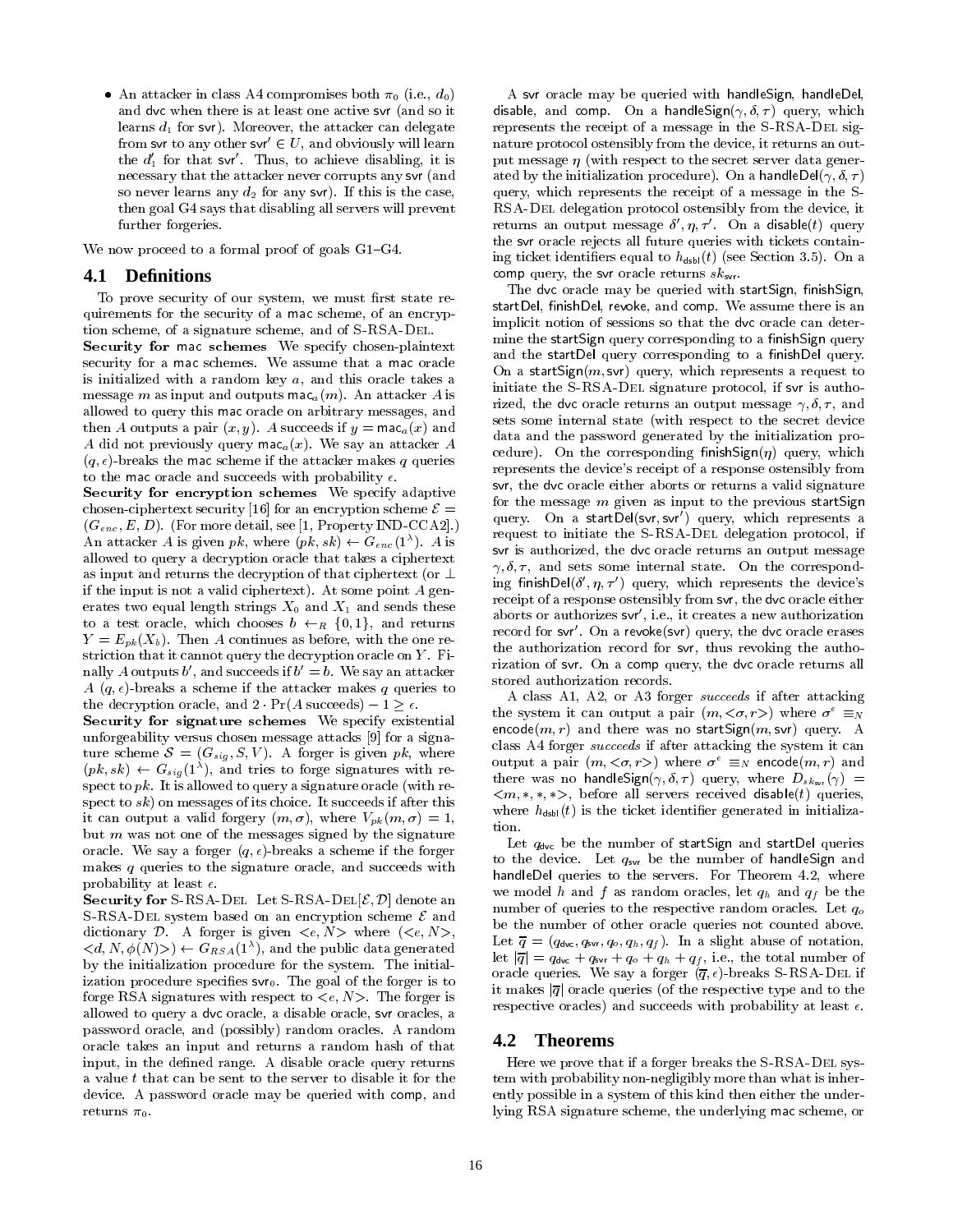the underlying encryption scheme used in S-RSA-Del can be broken with non-negligible probability. This implies that if the underlying RSA signature scheme, the underlying mac scheme, and the underlying encryption scheme are secure, our system will be as secure as inherently possible.

We prove security separately for the different classes of attackers from Section 2.2. The idea behind each proof is a simulation argument. We assume that a forger  $F$  can break the S-RSA-DEL system, and then depending on how  $F$  attacks the system, we show that we can use it to either break the underlying mac scheme, break the underlying encryption scheme, or break the underlying RSA signature scheme.

For security against all classes of forgers, we must assume  $h, f,$  and  $h_{\text{delete}}$  are random oracles. However, for certain types of forgers, weaker hash function properties suffice. For proving security against a forger in class A2, we make no requirement on h, and we only require  $f_v$  (for random v) to have a negligible probability of collisions over the dictionary D. For proving security against a class A1 or class A4 forger we make no requirement on  $h$  or  $f$ . For proving security against a class A4 forger, we also make no requirement on  $h_{\text{delete}}$ .

In the theorems below, we use " $\approx$ " to indicate equality to within negligible factors. Moreover, in our simulations, the forger  $F$  is run at most once, and so the times of our simulations are straightforward and omitted from our theorem statements. Due to space limitations, here we provide only proof sketches.

THEOREM 4.1. Let  $h_{\text{delete}}$  be a random oracle. If a class A1 forger  $(\overline{q}, \epsilon)$ -breaks the S-RSA-DEL[E, D] system, then there is a forger that  $(q_{\text{dvc}}, \epsilon')$ -breaks the RSA signature scheme with  $\epsilon ~\approx \epsilon$ .

PROOF SKETCH. Assume a class A1 forger  $F$  forges in the S-RSA-DEL system with probability  $\epsilon$ . Then we show how to break the underlying RSA signature scheme with probability  $\epsilon \approx \epsilon$ . Say we are given an RSA public key  ${}_{\pm}{}_{\rm h}{}_{\alpha}$  $\langle e, N \rangle$  and a corresponding signature oracle. We construct a simulation of the S-RSA-Del system that behaves like the real system except we

- 1. use  $\langle e, N \rangle$  for the device's RSA public key,
- 2. compute the user's share of the private key  $(d_0)$  as normal, but choose svr<sub>0</sub>'s share  $d_2 \leftarrow_R \mathbb{Z}_N$  and the device's share  $d_1 \leftarrow_R \{0, 1\}^{\lambda + \kappa}$ ,
- 3. use the knowledge of  $d_2$ , and the knowledge of queries made to the random oracle  $h_{\text{dele}}$ , to simulate the delegation protocol on the device and store the  $d_2$  value for the newly authorized server, and
- 4. use the signature oracle and the knowledge of  $d_2$  associated with the appropriate authorized server to simulate the signature protocol on the device.

We show that this simulation is statistically indistinguishable from the real system (from  $F$ 's viewpoint), so since  $F$ forges with  $\epsilon$  probability in the real system, it also forges with roughly that probability in the simulation. Then to break the RSA signature scheme with probability  $\epsilon \approx \epsilon$ , we lil simply run  $F$  in Sim and output any forgery produced by  $F. \square$ 

THEOREM 4.2. Let  $h$ ,  $f$ , and  $h$ <sub>dele</sub> be random oracles. If a class A3 forger  $(\overline{q}, \epsilon)$ -breaks the S-RSA-DEL[ $\mathcal{E}, \mathcal{D}$ ] system with  $\epsilon = \frac{m+qf}{|D|} + \psi$ , then there is a forger  $F^*$  that  $(q_{\text{dvc}}, \epsilon')$ breaks the KSA signature scheme with  $\epsilon \approx \psi$ .

 $\mathbf{P}$ S-RSA-DEL system with probability  $\frac{m+1}{|D|} + \psi$ . Then we show how to break the underlying RSA signature scheme with probability  $\epsilon \approx \psi$ . Say we are given an RSA public key  $\langle e, N \rangle$  and a corresponding signature oracle. We construct a simulation of the S-RSA-Del system as in the proof of Theorem 4.1, except that the simulation aborts if the h oracle or f oracle is queried with  $\pi_0$ . We show that this simulation is statistically indistinguishable from the real system (from  $F$ 's viewpoint) unless the simulation aborts, the probability of which is exactly that of an offline dictionary attack (i.e.,  $\frac{m+q}{|D|}$ ). So since F forges with probability  $\frac{m+q}{|D|} + \psi$ in the real system, it forges with probability  $\epsilon$   $\approx$   $\psi$  in the simulation. Then to break the RSA signature scheme, we simply run F in Sim and output any forgery by F.  $\Box$ 

THEOREM 4.3. Suppose  $f_v$  (for random v) has a negligible probability of collision over  $D$  and  $h_{\text{dele}}$  is a random oracle. If a class A2 forger  $(\overline{q}, \epsilon)$ -breaks the S-RSA-DEL[E, D] system where  $\epsilon = \frac{3\alpha}{|D|} + \psi$ , then either (1) there is an attacker A that  $(q_{\text{svr}}, \frac{1}{4|U|q_{\text{dyc}}})$ -breaks the mac, (2) there is an attacker A that  $(2q_{\rm svr}, \frac{1}{4|U|(q_{\rm dvc}+q_{\rm svr}+1)})$ -breaks  $\zeta$ , or (3) there is a forger  $F$  that  $(q_{\sf dvc}, \epsilon$  )-breaks the RSA signature scheme with  $\epsilon \approx \frac{1}{4}$ . 44 S. M. M. March 1994

PROOF SKETCH. Assume a class A2 forger  $F$  forges in the S-RSA-DEL system with probability  $\frac{2\Theta}{|D|} + \psi$ . Say a good server is one that never gets compromised. Then consider a simulation Sim of the S-RSA-Del system that behaves like the real system except it (1) replaces all real ciphertexts generated for good servers with encryptions of zero strings (storing the real ciphertexts), and (2) modifies the protocols for good servers to use the (stored) real ciphertexts instead of the encryptions of zero strings. In other words, the only way Sim and the real system differ (from  $F$ 's viewpoint) is with respect to the good server ciphertexts. Now we say F wins if it either forges a signature, forges the mac sent to the dvc oracle in the last message of a delegation protocol session with an uncorrupted server, or decrypts the ciphertext  $\eta$ generated by a server in the last message of a delegation protocol session with an uncorrupted server (detected by F querying the  $h_{\text{delete}}$  oracle with a certain value). By our assumption, F wins in the real system with probability  $\frac{330}{|D|}+$  $\psi$ . Then if F wins in Sim with probability only  $\frac{3\delta}{|\mathcal{D}|} + \frac{3}{4}$ , we can use a standard hybrid argument to break the encryption scheme used by the servers with probability  $\frac{1}{4|U|(q_{\mathsf{dvc}}+q_{\mathsf{svr}}+1)}$ .

ability more than  $\frac{q_{\text{svr}}}{|D|} + \frac{3\psi}{4}$ . If F forges a mac (sent to the dvc oracle in the last message of a delegation protocol session with an uncorrupted server) with probability more than  $\frac{1}{2}$  in Sim, then consider a simulation Sim that behaves <sup>2</sup> like Sim except it guesses the server svr involved in the mac forgery, considers svr good (if it was not already), and aborts when and if svr is compromised. Now the only way Sim' and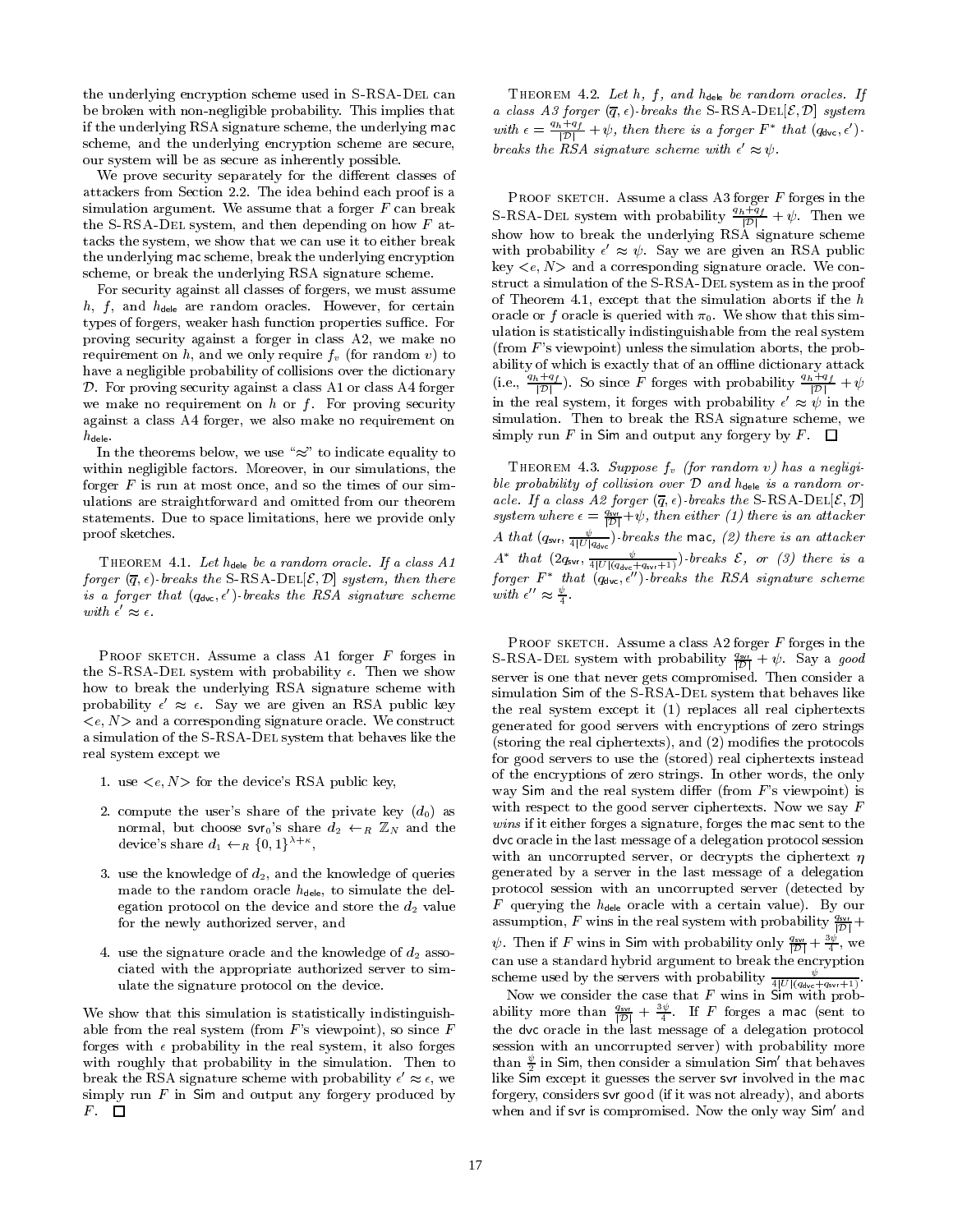Sim differ (from  $F$ 's viewpoint) is with respect to the ciphertexts for svr, if svr were not good already. Then if F forges a mac supposedly from svr in Sim' with probability only  $\frac{1}{4|U|}$  (where the probability is taken over the random way Sim choice of svr), we can use a standard hybrid argument to  $\frac{\psi}{4|U|(q_{\text{dyc}}+q_{\text{svr}}+1)}$ . Otherwise we can break the underlying mac dev scheme with probability  $\frac{1}{4|U|q_{\sf dve}}$ , as follows. Say we are given  $\Gamma_{\sf hef}$ a mac oracle initialized with a random key. We run Sim0 , except we (1) guess the delegation protocol session (with svr) for which  $F$  will forge a mac, and  $(2)$  use the mac oracle to generate any mac values returned by svr in that session. Finally, we output the mac value that  $F$  sends to the device in the last message of that session. Note that this modi fied version of Sim' is perfectly indistinguishable from Sim (from  $F$ 's viewpoint), since any ciphertext that would have contained the real mac key  $\alpha$  was replaced by an encryption of a zero string.

The last case is that  $F$  wins in Sim with probability more than  $\frac{3\omega_1}{|D|} + \frac{\gamma}{4}$ , but forges a mac with probability at most  $\frac{\gamma}{2}$  in Sim. Then  $F$  must forge a signature, or decrypt a ciphertext  $\eta$  generated by the server in a delegation protocol session, with probability more than  $\frac{x}{4}$  in Sim, and we show how to  $\frac{y}{W}$ break the underlying RSA signature scheme with probability roughly  $\frac{1}{\tau}$ . Say we are given an RSA public key  $\langle e, N \rangle$  and  $\tau$ <sup>4</sup> a corresponding signature oracle. We run Sim, except we

- 1. use  $\langle e, N \rangle$  for the device's RSA public key,
- 2. compute the user's and device's shares of the private key  $(d_0 \text{ and } d_1, \text{ respectively})$  as normal during initialization, but choose svr<sub>0</sub>'s share  $d_2 \leftarrow_R \mathbb{Z}_N$ ,
- 3. generate a message  $m$  and let  $w =$  encode( $m, 0^{m \times (g)}$ ),
- 4. use the signature oracle and knowledge of  $d_0$  and  $d_1$ associated with any given authorized server to simulate that server,
- 5. modify the server delegation protocol to multiply  $w$ into  $\nu_1$  (the raw-RSA-encrypted random value), and
- 6. use the knowledge of the value  $d_{21}$  from the simulation of the delegation protocol on the server to simulate the delegation protocol on the device (so as to avoid needing to perform the raw RSA decryption).

Finally we either output any forgery produced by  $F$ , or if  $F$ queries  $h_{\text{delete}}$  with the raw RSA decryption of one of the  $\nu_1$ values, use this decryption to compute the raw RSA decryption of  $w$ , and thus compute the signature of the message  $m$ . This modied version of Sim is statistically indistinguishable from  $Sim$  (from  $F$ 's viewpoint), since any ciphertext that would have contained the real  $d_2$  or  $\rho$  values (the latter used to blind the  $\nu_1$  values) was replaced by an encryption of zeros, and without knowing the  $d_{21}$  value used when delegating to a server,  $F$  has no information about the  $d_2$  value for that server, assuming the server is not compromised or tainted.  $\square$ 

THEOREM 4.4. Suppose the RSA signature scheme is deterministic (i.e.,  $\kappa_{sig} = 0$ ). If a class A4 forger  $(\overline{q}, \epsilon)$ breaks the S-RSA-DEL $[\mathcal{E}, \mathcal{D}]$  system, then there is either an attacker A that  $(q_{\text{svr}}, \frac{1}{3q_{\text{dev}}})$ -breaks the mac function, an attacker A that  $(2q_{\mathsf{svr}}, \frac{1}{3|U|(q_{\mathsf{dvc}}+q_{\mathsf{svr}}+1)})$ -breaks  $\varepsilon$ , or a forger  $F$  that  $(q_{\mathsf{svr}},\frac{1}{3})$  breaks the KSA signature scheme.

PROOF SKETCH. Assume a class A4 forger  $F$  forges in the S-RSA-DEL system with probability  $\epsilon$ . Then consider the simulation Sim from the proof of Theorem 4.3. The only way Sim and the real system differ (from  $F$ 's viewpoint) is with respect to the server ciphertexts. Now we say  $F$  wins if it either forges a signature or forges the mac sent to the device in the last message of the delegation protocol. By our assumption, F wins in the real system with probability  $\epsilon$ . Then if F wins in Sim with probability only  $\frac{2}{3}$ , we can use a standard hybrid argument to break the encryption scheme used by the servers with probability  $\frac{3|U|(q_{\text{dot}}+q_{\text{svr}}+1)}{3|U|(q_{\text{dot}}+q_{\text{svr}}+1)}$ .

 $\overline{11}$  to the device in the last message of that session. Note that Now we consider the case that F wins with probability with probability with probability  $\mathbf{F}$ greater than  $\frac{2}{3}$  in Sim. If F wins by forging the mac with probability greater than  $\frac{2}{3}$  in Sim, then we can break the underlying mac scheme with probability  $\frac{1}{3q_{\mathsf{dyc}}}$ , as follows. Say we are given a mac oracle initialized with a random key. We run Sim, except we (1) guess the delegation protocol session for which  $F$  will forge a mac, and  $(2)$  use the mac oracle to generate any mac values returned by the server in that session. Finally, we output the mac value that  $F$  sends this modied version of Sim is perfectly indistinguishable from Sim (from  $F$ 's viewpoint), since any ciphertext that would have contained the real mac key  $\alpha$  was replaced by an encryption of a zero string.

The final case is that  $F$  wins with probability greater than  $\frac{3}{3}$  in Sim, but forges the mac with probability at most  $\frac{3}{3}$  in  $\tilde{\mathsf{Sim}}$ . Then  $F$  must win by forging a signature with probability at least  $\frac{1}{3}$  in Sim, and we show how to break the underlying KSA signature scheme with probability  $\frac{1}{3}$ . Say we are given an RSA public key  $\langle e, N \rangle$  and a corresponding signature oracle. We run Sim, except we

- 1. use  $\langle e, N \rangle$  for the device's RSA public key,
- 2. compute the user's and device's shares of the private key  $(d_0 \text{ and } d_1, \text{ respectively})$  as normal, but (arbitrarily) set svr<sub>0</sub>'s share  $(d_2)$  to zero, and
- 3. use the signature oracle and knowledge of  $d_0$  and  $d_1$ associated with any given authorized server to simulate that server.

Finally we output any forgery produced by  $F$ . This modied version of Sim is perfectly indistinguishable from Sim (from  $F$ 's viewpoint), since any ciphertext that would have contained the real  $d_2$  value was replaced by an encryption of a zero string.  $\square$